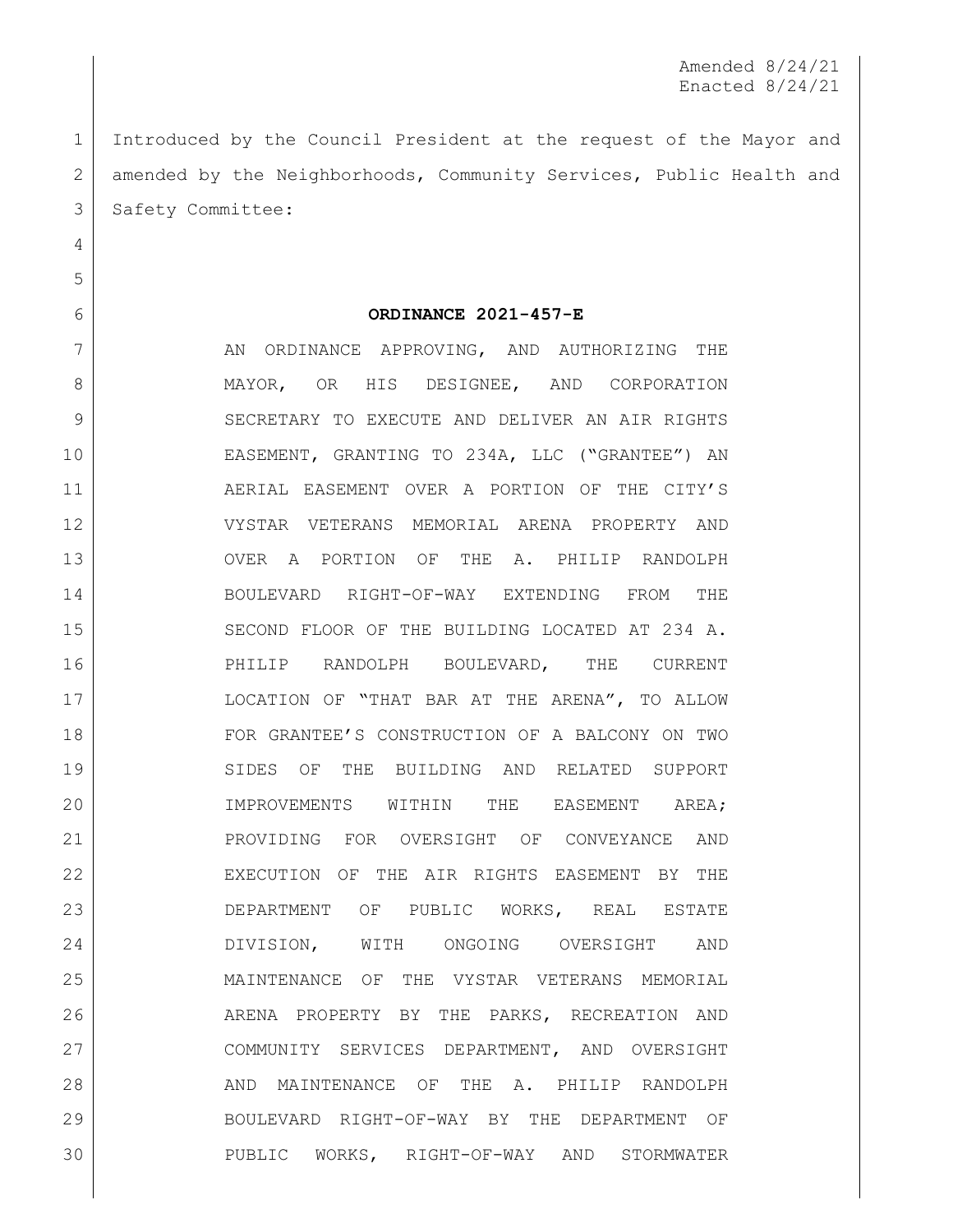MAINTENANCE DIVISION, WITH INPUT FROM THE 2 DOWNTOWN INVESTMENT AUTHORITY AS APPROPRIATE; 3 ROVIDING AN EFFECTIVE DATE.

**BE IT ORDAINED** by the Council of the City of Jacksonville:

 **Section 1**. **Air Rights Easement Approved and Execution Authorized.** There is hereby approved, and the Mayor, or his designee, and Corporation Secretary are hereby authorized to execute and deliver that certain Air Rights Easement (the "Easement") between the City of Jacksonville and 234A, LLC, in substantially the same form as is attached hereto as **Revised Exhibit 1,** labeled as "Revised Exhibit 1, Rev Easement, August 16, 2021 - NCSPHS" and incorporated herein by this reference. The Easement grants to Grantee an aerial easement that extends from the second floor of the building located at 234 A. Philip Randolph Boulevard (the "Building") a distance of one (1) to three (3) feet over portions of the City's VyStar Veterans Memorial Arena property, and a second easement area extending from the second floor of the Building a distance of eight (8) feet over a portion of the A. Philip Randolph Boulevard right-of-way, in which Grantee intends to construct a second floor balcony and related support improvements on two sides of the Building as an expansion of Grantee's business, commonly known as "That Bar at the Arena". There were no objections to the granting of this aerial easement by any relevant city, state, or utility agencies.

 **Section 2. Oversight Department.** The Real Estate Division of the Department of Public Works shall provide initial oversight of conveyance and execution of the Air Rights Easement Agreement. The Parks, Recreation and Community Services Department will continue to be responsible for oversight and maintenance of the VyStar Veterans Memorial Arena property, inclusive of the City-

 $-2 -$